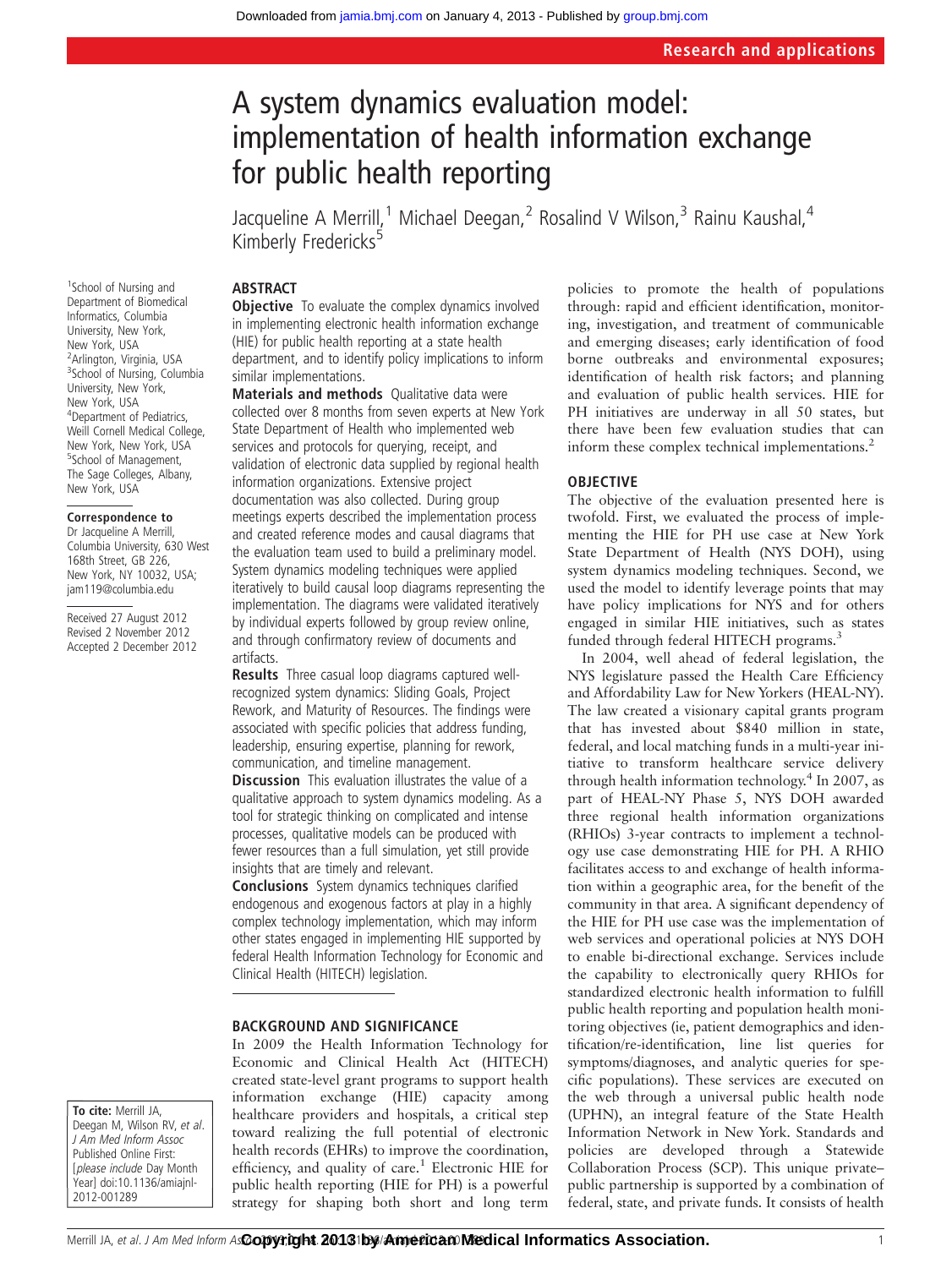## Research and applications

information entities (RHIOs and others), technology vendors, and NYS DOH.<sup>5</sup>

A high level depiction of HIE in NYS during this study is illustrated in figure 1, in the form of a stock-and-flow structure, a notation used for modeling dynamic systems. The diagram depicts the flow of electronic health information from a local hospital, laboratory, or provider, through aggregation at the RHIO level, and transmission to NYS DOH for public health reporting. Points where loss or delay can occur are shown as the 'valves' on the pipes that connect entities. The evaluation examined the dynamics of implementing HIE for PH between the RHIO and NYS DOH. It was conducted as part of a larger evaluation led by the Health Information Technology Evaluation Collaborative (HITEC), a consortium of four academic institutions, led by Weill Cornell Medical College. HITEC is designated by NYS as the evaluation entity for health information technology projects funded under the HEAL-NY initiative.<sup>6</sup> The Columbia University Medical Center Institutional Review Board approved this study.

#### MATERIALS AND METHODS Data sources

Primary qualitative data were collected in 2010 and 2011 from seven public health experts identified based on their familiarity with the project by the director of operations at the Office of Health Information Technology Transformation, which coordinates HEAL-NY activities. The experts represented three NYS DOH offices involved in implementing the project and included project managers and technology implementation specialists. All held master's degrees in science or public health. Two were physicians with expertise in surveillance and clinical information systems. The evaluators invited the experts to participate via email. All seven accepted. One expert retired after two data collection sessions and did not participate in validation of the model. Data from the experts were supplemented with secondary analysis of protocols, implementation guides, and other documentation produced by the SCP or by staff at NYS DOH.<sup>7</sup> In separate, concurrent work, the evaluators conducted traditional case studies of the three RHIOs implementing HIE for PH,<sup>8</sup> which afforded additional perspective on the efforts at NYS DOH.

#### Study design

System dynamics modeling techniques were applied within a case study evaluation framework. $9-11$  The HIE for PH use case evolved over 4 years, between August 2007 and August 2011. It involved multiple stakeholders and many unanticipated events. In the formative stage of the evaluation, it became clear to the team that a traditional case study would not adequately capture aspects of this use case. For example, participants in the process at the RHIOs and at NYS DOH had differing perspectives, incorporating completely plausible yet totally conflicting interpretations of the same events.<sup>12</sup> This suggested complex dynamics were involved.<sup>13</sup>

System dynamics modeling is a computer aided approach that can be applied to evaluation and policy analysis to augment our understanding of complex social, managerial, economic, or ecological systems.14–<sup>19</sup> These models are less useful when system behavior is explained only by exogenous factors or a single event, or when time produces little change in system relationships.

The method is best applied when one or more of the following are present: non-linear relationships; quantities that accumulate and deplete over time; delays from information or material

processes; and/or active feedback processes. Modeling helps explain how compensating interactions reduce, change, or even cancel out desired outcomes. Less rigorous evaluation methods can fail to identify the non-linear impact of decisions over time, or clarify endogenous balancing and reinforcing processes, where decision makers have the most control over outcomes.

Models are built from causal loop diagrams that map the relationships between the relevant variables in the system.<sup>20</sup> Each causal loop diagram consists of individual feedback loops, which are the foundational structures of any system.<sup>15</sup> Feedback loops take two forms: a balancing loop represents movement from a current state (the way things are) to an objective state through action (whatever is done to reach the objective), while a reinforcing loop represents an action that results in more of the same action, either producing growth (ie, a 'virtuous' cycle) or decline (ie, a 'vicious' cycle). The behavior of a dynamic system tends toward equilibrium, where the variables driving feedback loops exhibit less change over time.<sup>16</sup>

System dynamics models rely on three sources of information: numerical data (eg, time series data), the written database (eg, operational protocols), and the expert knowledge of individuals engaged with the system. Numerical data are used to produce 'running' models with testable quantitative outcomes, which are the gold standard in operations research and engineering.<sup>21</sup> Such data have the disadvantage of being time consuming and costly to collect. The difficulty and uncertainty involved in quantifying parameters for this multi-stakeholder technology implementation suggested that a running simulation might be of questionable value.<sup>22–24</sup> More readily available was extensive expert knowledge, documents, and other artifacts, which were key to understanding the implementation process. $25-27$  The model described here is based on these qualitative data.

#### Data collection

The evaluation model was iteratively developed by the evaluation team which consisted of two evaluators and two system dynamic modelers. Data were collected from seven public health experts during two face-to-face group sessions, each lasting 4 hour.<sup>28</sup> A preliminary model was produced, which the experts individually reviewed. A 2-hour webinar followed, to collect feedback from the experts. All sessions were audio taped and transcribed. After a final round of individual review, emails were used to collect any additional feedback.

In the initial face-to-face session, the evaluation team elicited the history of the process, the specific issues that arose over time, and descriptions of unintended consequences.<sup>29</sup> At the next face-to-face session, 1 month later, the experts engaged in two model-building exercises. In the first exercise, the evaluation team facilitated a discussion of the sequence of the project by asking the experts to draw reference modes. A reference mode is used in system dynamics to describe key indicators in the system. It is drawn as a two axis graph where time is always represented on the horizontal axis. Examples of reference modes for this project included data requirements that were discovered over time, the availability of funds over time, and growth in expertise over time.

In the second exercise, the experts drew influence diagrams to illustrate how multiple factors interacted to contribute to the behaviors described in the reference modes. An influence diagram is an intuitive way to identify essential elements in a system (such as decisions, uncertainties, or goals) and how they influence each other. $30\,31$  The experts worked in small teams to draw several diagrams of interactions they saw as important in the implementation. For example, one drawing showed how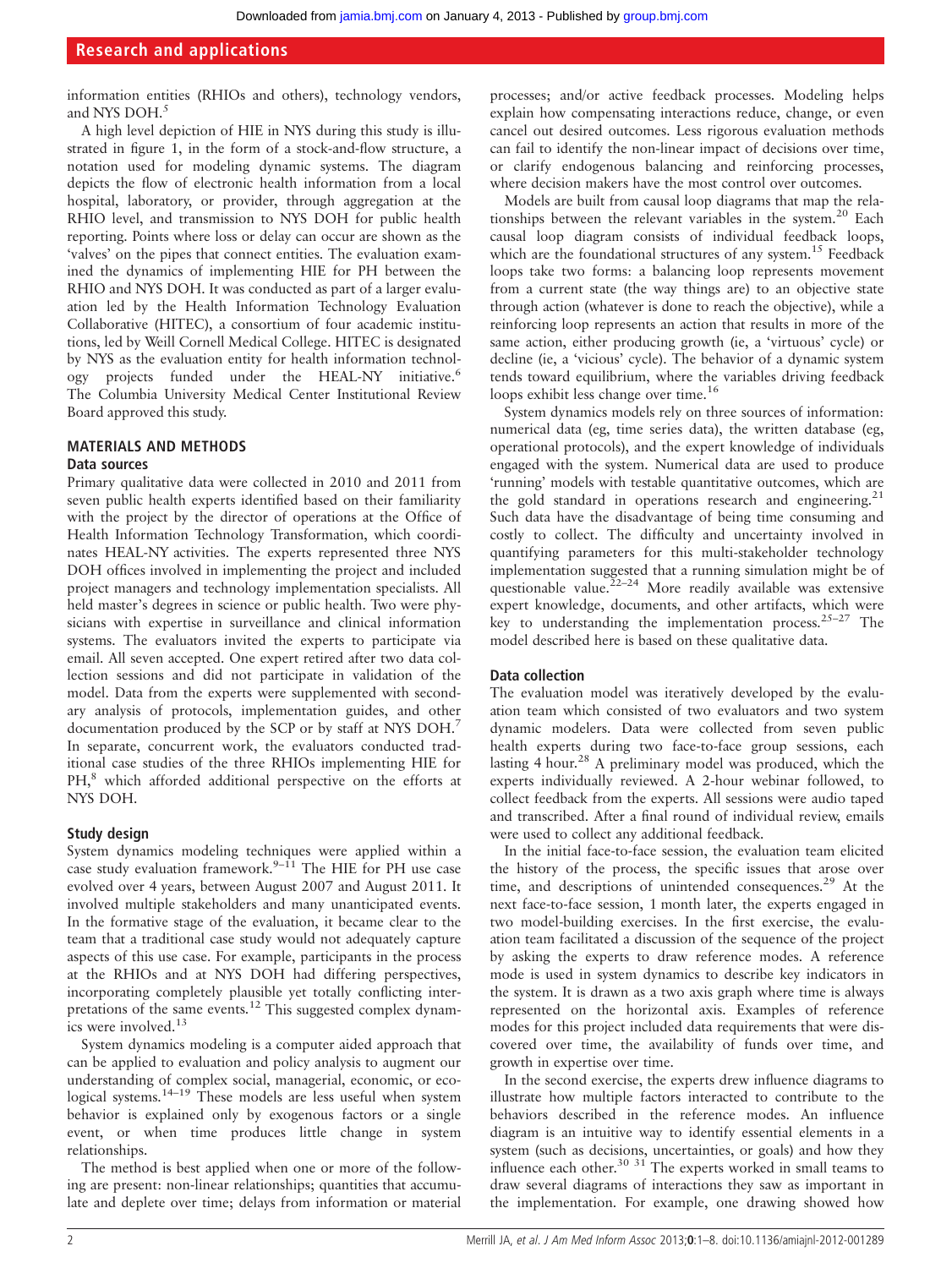Figure 1 A high-level stock-and-flow diagram showing the flow of electronic health information in the health information exchange for public health reporting use case implementation. The evaluation considered the dynamics of implementing a flow of electronic health information between regional health information organizations (RHIOs) and New York State Department of Health (NYS DOH). UPHN, universal public health node.



their capability to implement HIE for PH was affected by a shortage of HIE expertise in the national market, by changes in leadership, and by uncertainty about federal information technology standards.

#### Model development

The evaluation team used the reference modes and influence diagrams to produce a series of causal loop diagrams representing events over time. The reference modes pointed to the dynamic behavior of variables in the model. The inference diagrams pointed to the balancing or reinforcing relationships between variables. Transcripts of the group sessions and review of extensive project documentation helped to verify and further inform the model.

Confidence was built in the model and its policy implications through iterative review with the experts. In the webinar conducted to verify the preliminary causal loop diagrams, each feedback loop (accompanied by a text description) was reviewed and discussed. Before moving on, the experts were polled on the accuracy of changes made. If they did not concur, discussion continued until all concerns were addressed. The verified diagrams and text explanations were circulated to the experts a final time for individual review.

#### FINDINGS

NYS DOH successfully implemented UPHN protocols for requesting and receiving standardized electronic health information and certified the capability of three RHIOs to process electronic queries and to deliver an accurate payload of electronic health information. Two important adjustments were made to bring the system to equilibrium. NYS DOH extended the HEAL-NY Phase 5 contracts through a 1-year no-cost extension for the RHIOs to implement a connection with the UPHN. Second, NYS DOH allowed HIE for PH to be demonstrated in a 'test' environment (using a prepared database of standardized electronic health information) rather than a 'live' production environment.

The model is bounded by endogenous causal relationships. Exogenous factors (shown in gray in the figures) are events that were not under the control of the NYS DOH but which had important effects on the dynamics of the HIE for PH use case implementation. They are addressed implicitly via their effect on endogenous feedback processes. Funds to develop the UPHN came from the Centers for Disease Control and Prevention (CDC), not from HEAL-NY. The federal process for specifying HIE standards changed after the 2008 elections, as new legislation (American Recovery and Reinvestment Act (ARRA) and

HITECH) redefined the national agenda for achieving HIE. Finally, there were three important changes in leadership: at CDC, at the SCP, and at NYS DOH.

#### The model

The final evaluation model consisted of three casual loop diagrams that identified important dynamics in the process: Sliding Goals, Project Rework, and Maturity of Resources. Each diagram consists of several feedback loops that are explained. A description of potential leverage points in the diagrams follows. Color figures are available in the online version.

The Sliding Goals Causal Loop Diagram displayed in figure 2 shows the observable goals and resources to meet those goals. It consists of four balancing feedback loops. Loop B1 (blue) represents the gap between the supply of electronic health information and NYS DOH's goal to build capability to receive standardized electronic health information through the UPHN. RHIOs had the goal (ie, contract deliverables) to supply electronic health information in a standardized format. HEAL-NY funds for RHIOs to implement HIE for PH were released in 2007 ahead of the UPHN implementation process at NYS DOH. Funds to develop the UPHN came to NYS from the CDC in 2008. A goal–gap structure is a configuration frequently found in dynamic systems. The behavior of this structure typically exhibits an s-shaped decline over time. The gap between the desired level of health information exchange and the standardized electronic health information collected would be expected to approach zero over time. In this case, CDC funding to NYS DOH was disrupted when a new leader was appointed to CDC following the 2008 elections. Progress on the UPHN stalled, and the gap increased.

Loop B2 (red) represents activities to close the standardized electronic health information gap to achieve implementation goals. Resources allocated to collect standardized health information had associated costs. Time and expertise to resolve the gap depleted resources available for other steps in the implementation. The behavior of this loop drained resources from the system. To maintain equilibrium, funding had to keep pace with activities to close the gap. Disruption in CDC funding diminished the flow of resources. This made it difficult for NYS DOH to close the standardized data gap, for example, by producing a technical interface and protocols for RHIOs to connect to the UPHN. The federal process for specifying HIE standards also stalled after the 2008 elections, which diminished another resource that NYS DOH had tapped for developing protocols to close the gap.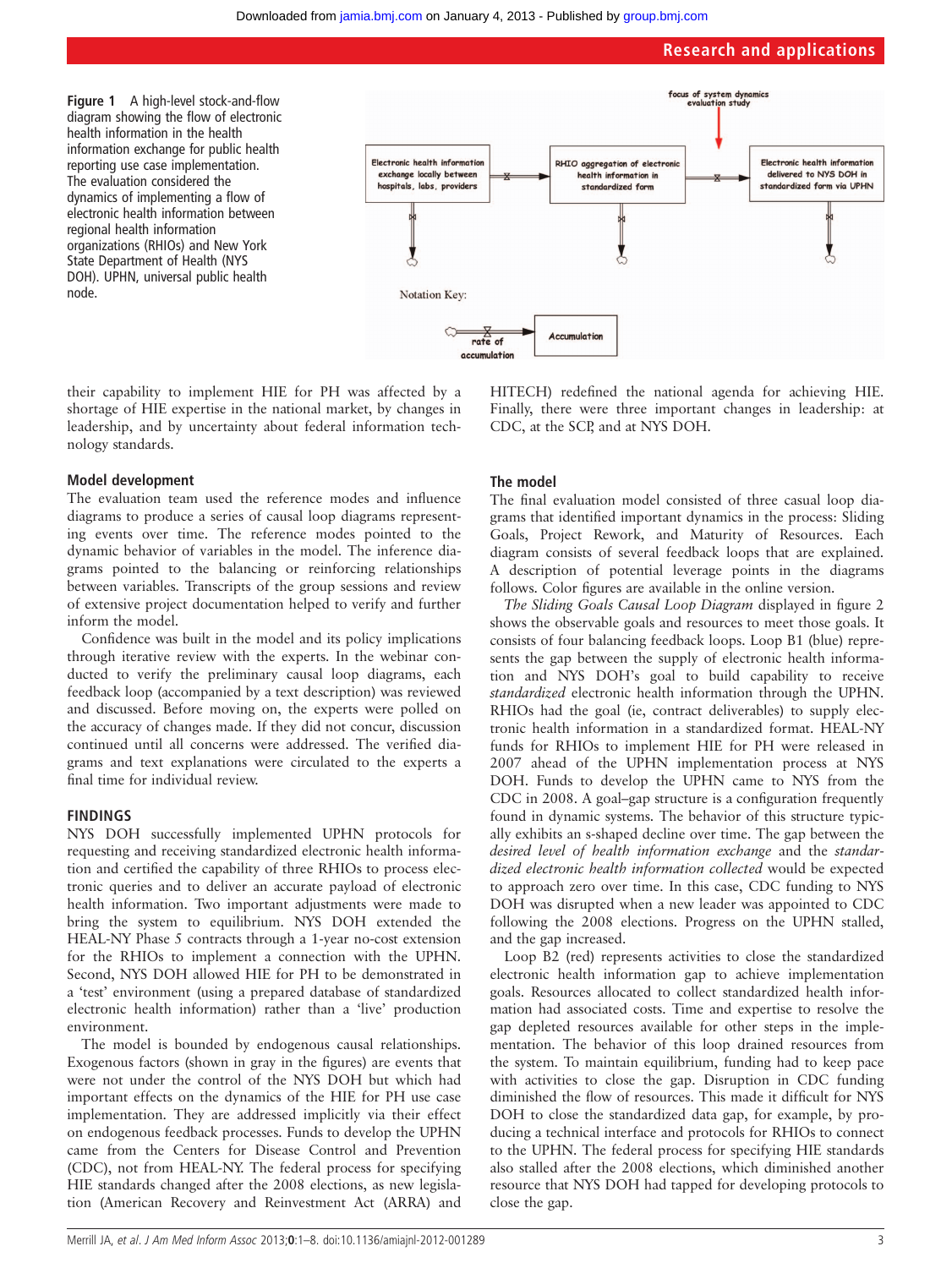

Figure 2 The Sliding Goals Causal Loop Diagram shows the dynamics involved in resolving the gap between the desired level of health information exchange and the electronic health information available. CDC, Centers for Disease Control and Prevention; HEAL 5, Health Care Efficiency and Affordability Law for New Yorkers Phase 5; HIE, health information exchange; NYS DOH, New York State Department of Health; RHIO, regional health information organization; UPHN, universal public health node.

Loop B3 (green) represents pressure to change the UPHN goals, a 'sliding goal' structure that is also frequently found in dynamic systems. Projects with multiple goals are prone to delays especially, as in this case, where objectives depended on other sectors of the system.32 This loop describes how delays created pressure to modify goals in the face of changing conditions. Over time as NYS DOH capability to receive electronic health information faltered, the RHIOs' perceptions about progress on the UPHN flagged. This led to risk management decisions by the RHIOs—to delay work until NYS DOH provided the connection to the UPHN, or to develop their own solutions. The delays placed pressure on NYS DOH to adjust goals until the system found an equilibrium level. As described above, uncertainty about federal standards specification was an external factor that made NYS DOH objectives more difficult to achieve.

The B4 (brown) loop addresses the same issue as above, but with respect to the RHIOs' HIE for PH use case goals, which were not independent of UPHN goals. As perceptions of progress changed over time, this loop interacted with the 'goal–gap' loop (B1) and the 'activities to close the gap' loop (B2). These dynamics led to a shift in the desired level of electronic health information exchange until equilibrium was reached. The time to reach goal was modified with a no-cost extension of HEAL-NY Phase 5 contracts and the RHIOs' deliverable to demonstrate HIE for PH was modified to a test environment. The no-cost extension allowed time for RHIOs to connect to the UPHN and time for NYS DOH to create testing protocols and certify the RHIOs' capability for HIE for PH . These feedback loops were sensitive to the dynamics of the SCP, which are described in the Maturity of Resources diagram (figure 4).

The Project Rework Causal Loop Diagram is displayed in figure 3. It consists of two balancing loops and one reinforcing loop. Technology implementations typically need to revise and rework processes. This project had a degree of known rework, but it also had significant undiscovered work. Feedback loop B1 (blue) represents a balancing process where gaps in standardized electronic health information are discovered and reworked that is, standardized and validated for public health reporting. A portion of the rework was undiscovered for some time, while staff at NYS DOH developed the expertise to recognize all the levels of validation needed for information to be reusable by multiple public health programs. The balancing behavior of this feedback loop reduced the gap only when rework was discovered. Dormant undiscovered work created delays implementing the UPHN. Over time, had adequate resources been available to discover rework, the accumulation of (non-standardized) electronic health information would have approached zero, as NYS DOH staff specified standards to meet public health reporting objectives.

Balancing loop B2 (brown) shows how resources drained from the system to discover rework. As NYS DOH staff expertise increased, accumulated rework was discovered. But rework competed for resources with other tasks, such as developing a technical interface for RHIOs to connect to the UPHN, and for developing testing and certification protocols. This loop shows a 'tradeoff' dynamic between preparing the infrastructure to receive standardized electronic health information and assuring that incoming data would meet public health reporting goals. With disrupted CDC funding and insufficient expertise, these processes stalled. External, or exogenous, influences included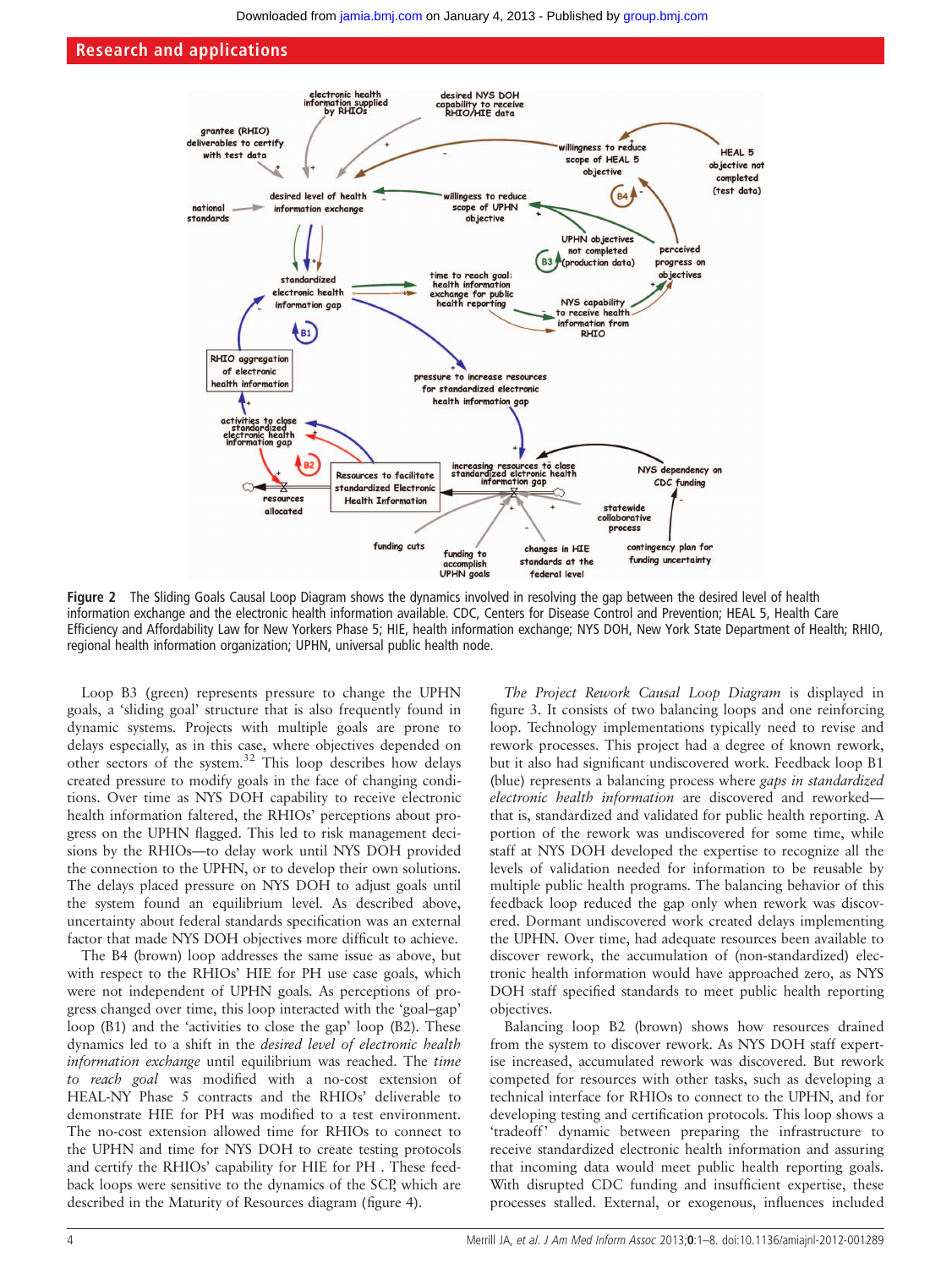

Figure 3 The Project Rework Causal Loop Diagram shows the dynamics involved in the undiscovered rework that was needed to resolve the gap in standardized electronic health information. CDC, Centers for Disease Control and Prevention; HEAL 5, Health Care Efficiency and Affordability Law for New Yorkers Phase 5; HIE, health information exchange; NYS DOH, New York State Department of Health.

the fact that HEAL-NY had no funds allocated for UPHN implementation at NYS DOH. The SCP boosted the capability to discover rework by tapping the in-kind expertise of the RHIOs and their technology vendors, although this 'in-kind' resource had obvious limits to growth.

Reinforcing loop R1 (green) shows how availability of resources influenced progress. When the R1 loop behaved as a 'virtuous cycle,' resources were sustained. Progress towards closing the standardized electronic health information gap freed up resources to receive standardized electronic health information. With fewer rework issues, fewer resources should have been allocated to identifying gaps. Over time, there should have been more resources for NYS DOH to meet project goals. Instead this loop behaved as a 'vicious cycle' when resources declined. The behavior of the balancing loops (B1 and B2) diminished the resources to discover rework, and fewer resources remained for technical development. The potential supply of standardized electronic health information leveled off when the staff expertise was not sufficient to discover gaps and rework. Exogenous factors contributed to a vicious cycle: funding disruption, and limits to in-kind work by staff from NYS DOH programs (who helped with data validation) and at the SCP.

The Maturity of Resources Causal Loop Diagram is displayed in figure 4. It consists of four reinforcing loops. Feedback loop R1 (blue) shows how capacity, expertise, and resources matured to achieve deliverables. The maturity of resources facilitated development at NYS DOH to test and certify the three RHIOs. This allowed the RHIOs to achieve their contract deliverables, and increased their willingness to collaborate. However, the R1 loop had a 'limit to growth' behavior constrained by the availability of HIE experts in the labor market around 2008–2010. This influenced how the final deliverable was achieved (see the variable: willingness to reduce scope of HEAL 5 objectives in figure 2).

Feedback loop R2 (red) involves the SCP. This feedback loop has virtuous and vicious cycle implications. Early on, strong collaboration improved the technical specification process for HIE for PH and reduced uncertainty from the perspective of the RHIOs and their technology vendors. When SCP leadership changed, this diminished the specification process and uncertainty increased. Deliverables were not being achieved and willingness to collaborate stalled. In the early stages of the project, the maturity level of resources increased with collaboration. Later declining collaboration and limits in the maturity level of resources fed off each other for a rapid decline. Collaboration behaved like an engine that needed fuel (resources and participation) to achieve project goals.

External factors contributed to uncertainty. HITECH legislation led to reorganization of the federally managed process to identify HIE standards. Simultaneously, there was loss of leadership at NYS DOH, the leader of the SCP moved to NYS DOH, and the SCP activities shifted to NYS DOH. The communication previously fostered by the SCP lapsed.

Feedback loop R3 (green) assists the 'capacity, expertise, resource' loop (R1) with a surge from champions. The 2008 elections and HITECH legislation, although disruptive in the short term, eventually increased support for HIE and boosted the maturity of resources for building the UPHN. These changes were beyond the control of NYS DOH, which made the R3 'champions' loop subject to oscillations. When champions increased, more deliverables were reached; a loss of champions had the opposite impact, which happened when leadership changed at CDC and funding was delayed.

Feedback loop R4 (brown) shows the influence of the time delays for NYS DOH to build out the technical interface that allowed RHIOs to connect to the UPHN. The specifications became available just 1 month before the HEAL-NY Phase 5 contracts were scheduled to end. The delay created uncertainty from the perspective of grantees and their vendors, delayed deliverables, lowered willingness to collaborate in the future, and had a negative impact on the maturity level of resources. The technical specifications feedback loop dampened other loops in the system and created problems for collaborative efforts.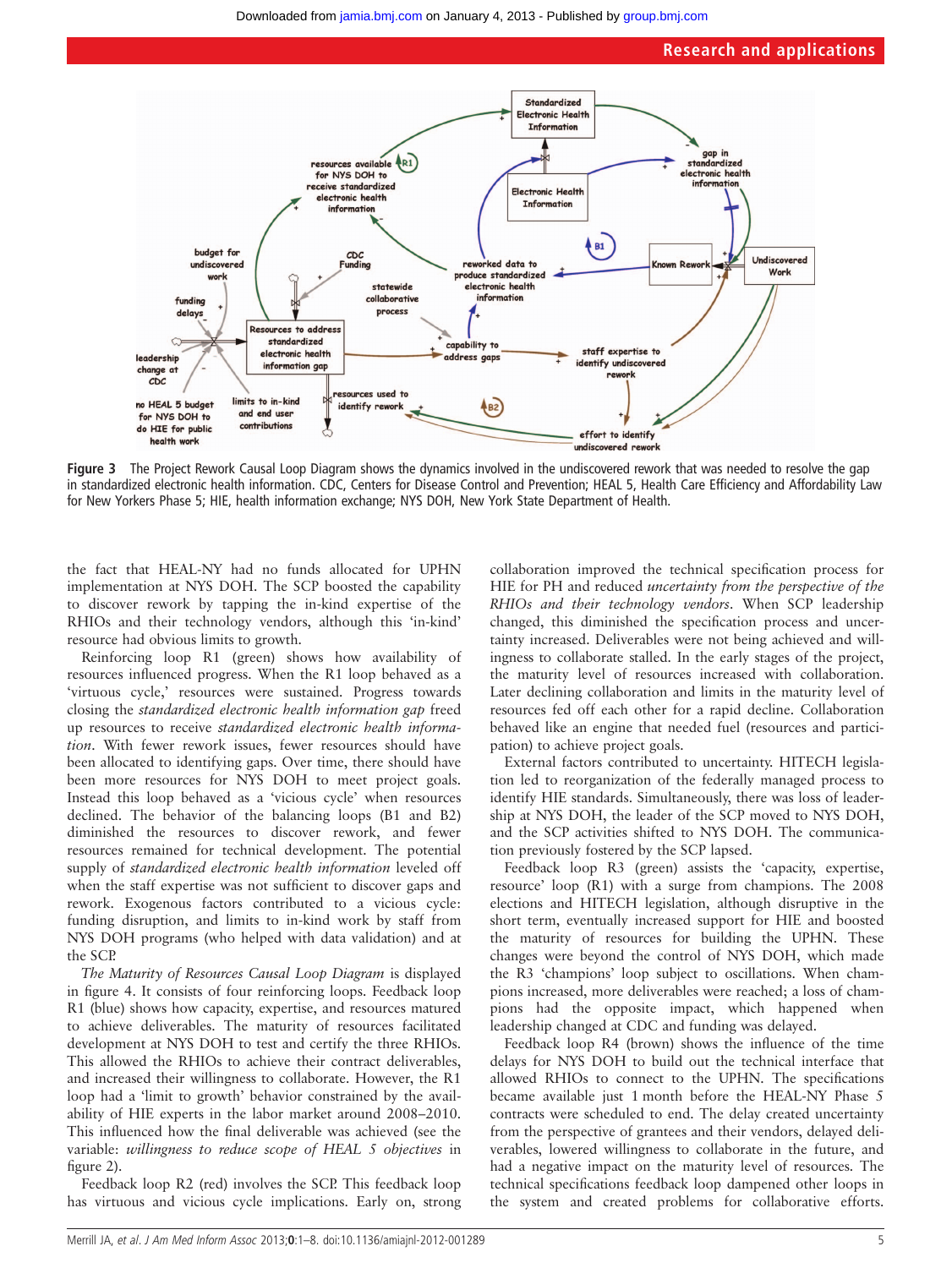

Figure 4 The Maturity of Resources Causal Loop Diagram shows the dynamics of developing expertise and collaboration to achieve the HIE for PH use case goals. ARRA, American Recovery and Reinvestment Act; CDC, Centers for Disease Control and Prevention; HIE, health information exchange; HIE for PH, health information exchange for public health reporting; HITECH, Health Information Technology for Economic and Clinical Health Act; NYS DOH, New York State Department of Health; RHIO, regional health information organization; SCP, Statewide Collaboration Process; UPHN, universal public health node.

Finally, communication suffered during this period and grantees were unaware of progress at NYS DOH. The adjustments made to project goals helped to bring the system to equilibrium, by reducing the scope of data exchange, and increasing the time available to build out the UPHN and for RHIOs to meet their HEAL-NY contract obligations.

#### Points of leverage in the causal loop diagrams

The evaluation model clarified endogenous and exogenous factors at play in a highly complex technology implementation. The three causal loop diagrams describe dynamic phenomena which conform to well-recognized system dynamics.<sup>33</sup> <sup>34</sup> The presence of well-recognized dynamics suggests that by analyzing leverage points in the model we may infer policy implications that have potential for general application in similar implementation processes.<sup>35</sup>

In the Sliding Goals structure (figure 2), there were points of weakness in contingency planning and risk mitigation that threatened system resilience.<sup>36</sup> Two dependent projects (the NYS DOH part of the project and the RHIO part of the project) had independent sources of funding. Timelines were based on contracts between NYS and the three RHIOs. State contract requirements do not easily accommodate the flexibility usually needed in complex implementations.

In the Project Rework structure (figure 3), a budget and specific planning for rework could have prevented delays in the system.37 38 Resources earmarked for identifying gaps in standardized electronic health information at each stage of the project would have reduced dormant data issues and moved the project forward. Further, the leadership change at NYS DOH left uncertain policies and procedures for completing work. At times implementation tasks became an add-on for staff with other assignments and were not always a priority.

The Maturity of Resources (figure 4) was critical in this pioneering project. Initial assessment of NYS DOH capacity for HIE may not have been adequate, amplifying the delay time created by the standardized electronic health information gap. Further, the expertise required was not clear at the outset. The collaborative process in NYS pooled the expertise of many stakeholders and helped to moderate the effects of change at the state and federal levels. The SCP helped to sustain the commitment of all stakeholders, although it was stressed by dynamics outside the control of NYS DOH. Supplemental communication could have moderated uncertainty and its dampening effect on collaboration.<sup>39</sup> 40

#### **DISCUSSION**

#### Policy implications

States that are implementing HIE may benefit from understanding the dynamics involved in this project, regardless of the placement or timing of events in NYS. The model illustrates how exogenous shocks common to any HIE implementation (eg, leadership change, funding disruptions, political environment) interact with endogenous processes. Analyzes of leverage points in this model suggest several issues that may have generalizable implications for similar HIE projects.

#### Expertise to implement HIE should not be assumed

Electronic health information is not necessarily formatted to meet public health reporting objectives. A supply of electronic health information is just one step in the process. Transmission of aggregated electronic health information and utilization of that data (by a state health department, local health departments, or other state agencies) requires subsequent levels of standardization. Gaps in expertise emerged among all parties (RHIOs, vendors, and NYS DOH). There was a lack of common understanding regarding the technical requirements necessary for data standardization, and the scope of validation required for data reuse by public health programs. This was not only a problem of short supply, but also of understanding the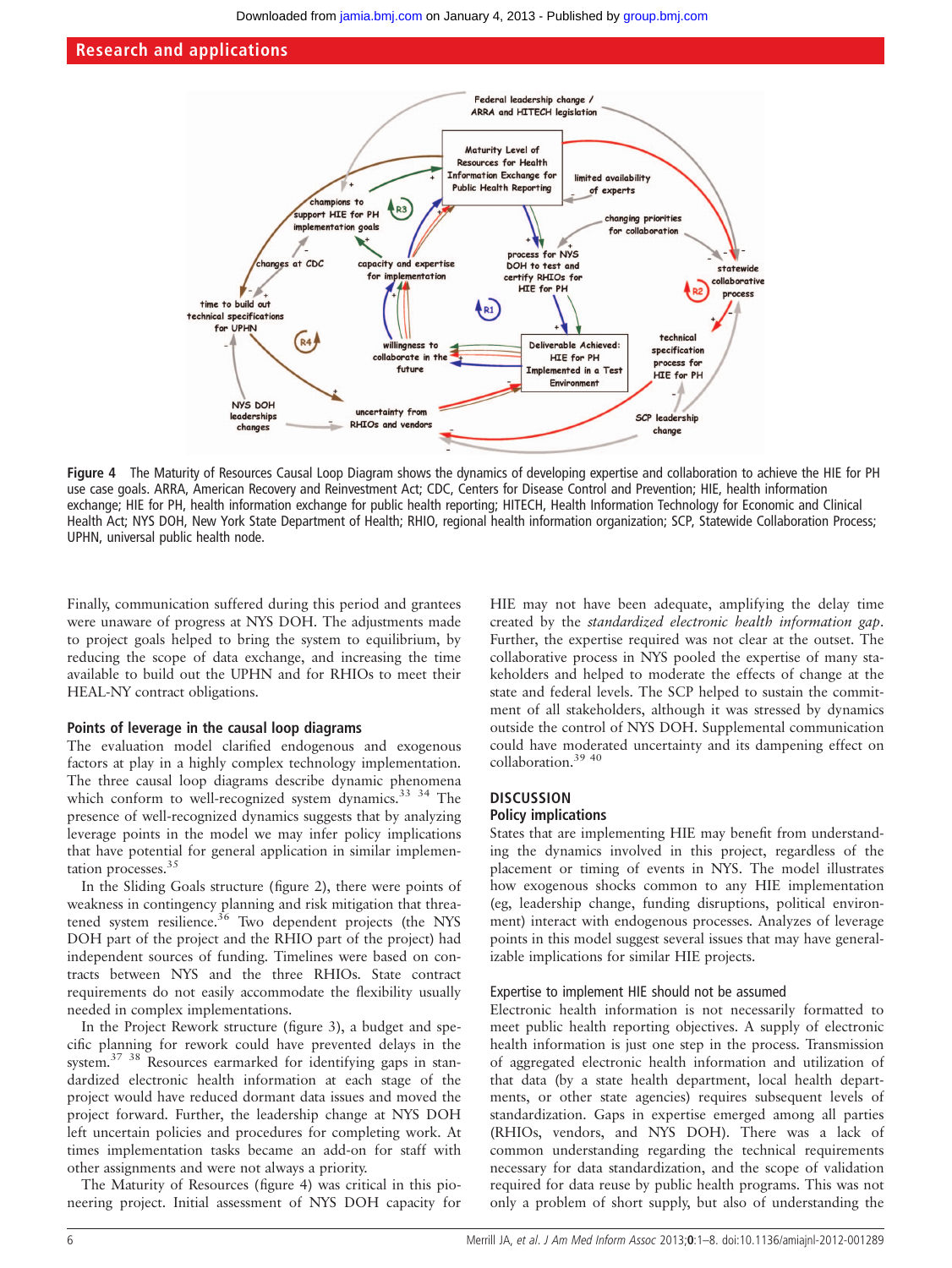type of expertise needed. While industry-wide expertise to implement HIE has improved in the last 4 years, it is not yet clear such expertise resides in health departments, which during the same period have experienced budget cuts, layoffs, and hiring freezes.<sup>41</sup>

## Rework is a hallmark of HIE

Projects that involve exchange of health information standardized to be reusable in many settings, will contain significant undiscovered work, often stemming from assumptions made during the design phase.<sup>42</sup> Rework can become a significant problem if there are no resources earmarked for this purpose. While some rework can be anticipated a priori, additional undiscovered work will emerge in the process of reaching agreement on HIE requirements. Planners must account for both the staff expertise and the budget to address rework.

## Contingency plans to accomplish project goals

The HIE for PH use case was dependent on an external source of funds. HEAL-NY legislation resulted in an implicit mandate to implement an infrastructure at NYS DOH, although no funds were allocated to DOH for this purpose. This put the UPHN implementation on a different schedule than use case implementation by the RHIOs. Delays undermined confidence and trust. When an HIE project involves governmental contributors, at the state or the local level, resources need to be allocated. It is unrealistic to expect that government agency staff will have time for 'in-kind' development of HIE protocols and/or data validation. Contingency plans for all stages of statewide HIE projects are needed to ensure steady progress on multi-stakeholder projects that are interdependent. NYS now funds ongoing development through two parallel and coordinated tracks. One, focused on modernizing DOH system capacity for reporting and bi-directional exchange, is funded through federal grants and by funds earmarked from internal program budgets (immunization, newborn screening, cancer registry, etc). The other, focused on deployment of external web service interfaces, continues to be funded through HEAL-NY capital grants to RHIOs.

## Leadership, consistent champions and communication

Mid-point in the implementation, leadership changed at both SCP and NYS DOH. Leadership change disrupted the public/ private collaboration. Communication lapsed. RHIOs were uninformed about technical work being done at NYS DOH. There was uncertainty among all stakeholders regarding contractual obligations. A project of this magnitude needs consistent champions to propel it forward, to put policies and procedures in place, to negotiate consistent funding, adequate staff and resources, and a reasonable timeframe. Attention to communication could have addressed some of the uncertainty that undermined collaboration.

## Managing timelines in publicly funded HIE implementations

Time delays are expected in large scale technology implementations.<sup>43</sup> When dealing with known and/or undiscovered rework, the scope of work originally planned may be changed or deliverables may be delayed. In this case, rework took resources away from technical UPHN development at NYS DOH. Flexibility needs to be built into the project along with adequate resources and expertise. These needs may be difficult to reconcile within government funded contracts that require firm deliverables often based on legislative mandates. Champions need to negotiate approaches for flexibility into otherwise strict contracts when large scale IT implementations are involved.

#### Limitations

The model was specified and validated through iterative development with involved experts, supported by review of extensive project documentation. Typically the next stage in the development of a system dynamics model is specification of algorithms using time series or other quantifiable data to animate and test the accuracy of the model in relation to real events. Such quantitative data, even were it possible to collect them, would place a prohibitive burden on an evaluation such as this. Indeed, the HIE landscape is progressing so quickly that quantification for any process could be irrelevant before model completion.

#### **CONCLUSION**

The healthcare system is on the brink of wide-scale implementation of HIE, supported by significant legislation that has created incentives aimed at broad health IT adoption.<sup>1</sup> <sup>44 45</sup> The use case evaluated here is an early example of HIE implementation at the level of a state health department. The evaluation found well-recognized system dynamics that shed light on what are likely to be common problems associated with HIE projects. The discussion of policy implications may help government leaders and staff plan and implement similar complex projects in the future.

Collaboration between public and private sector organizations, be they RHIOs or other qualified entities, has an important role to play in shaping policy to assure the benefits to population health that EHRs promise. The work of the SCP was a critical factor in the hard won successes realized by NYS DOH in this implementation. The innovative work done in NYS to implement HIE for PH continues to evolve and has already influenced national standards.<sup>46</sup>

This evaluation illustrates the value of a qualitative approach to system dynamics modeling.<sup>21</sup> Such models are valuable tools for strategic thinking on complicated and intense processes. They can be produced with fewer resources than a full simulation, yet still provide benefits and insights to policymakers that are timely and relevant. Through analysis of leverage points in the system, we have identified general areas where knowledge and resources can be applied to mitigate untoward outcomes. System dynamics modeling provided a comprehensive evaluation of a project with high significance for public health systems, which the authors believe could not have been achieved with other methods.

Acknowledgements This study was conducted as part of HITEC (Health Information Technology Evaluation Collaborative), an academic consortium designated by New York State as the evaluation entity for health IT projects funded under the HEAL-NY Law, a capital grant program to transform healthcare through technology and innovation. HITEC is a formal collaborative of researchers at Weill Cornell Medical College, Columbia University, the University of Rochester, and the State University of New York at Albany.

Funding New York State Department of Health, contract #C023699 funded this study.

#### Competing interests None.

Ethics approval Columbia University Institutional Review Board approved this study.

Provenance and peer review Not commissioned; externally peer reviewed.

#### REFERENCES

- Public Law 111-5. Health Information Technology for Economic and Clinical Health Act (HITECH Act). United States Congress. 2009.
- 2 Dullabh P, Milstein JA. Evaluation of the state of the health information exchange cooperative agreement program. 2012. National Opinion Research Center (NORC) Report to National Coordinator of Health Information Technology. (cited 2012 August 3). [http://www.healthit.gov/sites/default/](http://www.healthit.gov/sites/default/files/pdf/state-health-info-exchange-coop-program-evaluation.pdf)files/pdf/state-health-info-exchange[coop-program-evaluation.pdf](http://www.healthit.gov/sites/default/files/pdf/state-health-info-exchange-coop-program-evaluation.pdf)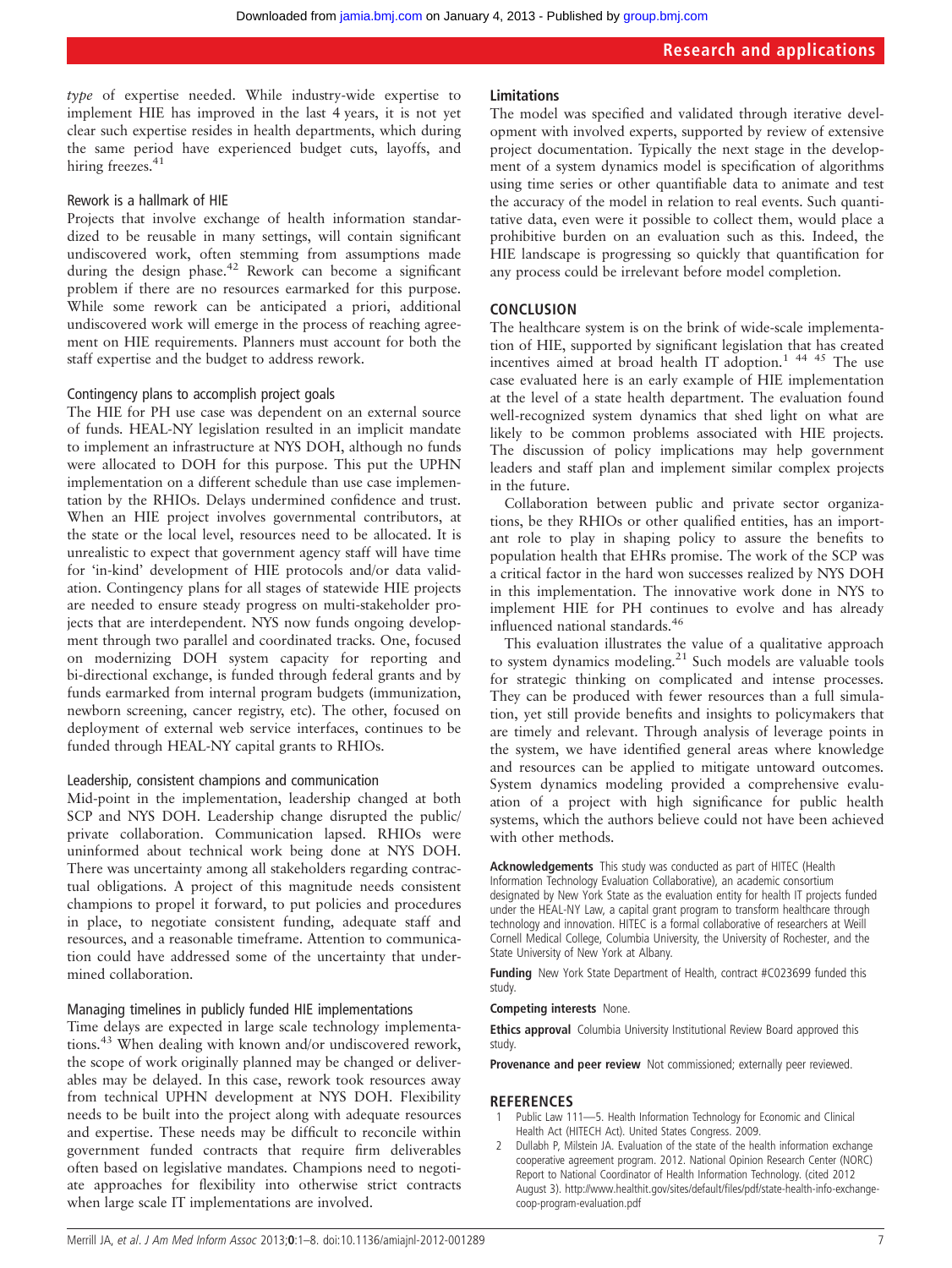## Research and applications

- 3 Office of the National Coordinator for Health Information Technology. HITECH funding opportunities: state health information exchange cooperative agreement program. Washington, DC: Department of Health and Human Services, 2011 (updated March 16, 2011; cited 2011 August 3).<http://healthit.hhs.gov/>
- 4 New York State. Health Care Efficiency and Affordability Law for New Yorkers Capital Grant Program. 2010 (cited 2011 August 3). [http://www.health.ny.gov/](http://www.health.ny.gov/technology/efficiency_and_affordability_law/) technology/effi[ciency\\_and\\_affordability\\_law/](http://www.health.ny.gov/technology/efficiency_and_affordability_law/)
- 5 New York e Health Collaborative. Statewide Collaboration Process. New York eHealth Collaborative. 2011 (cited 2011 August 3). [http://www.nyehealth.org/index.](http://www.nyehealth.org/index.php/programs/statewide-collaboration-process/) [php/programs/statewide-collaboration-process/](http://www.nyehealth.org/index.php/programs/statewide-collaboration-process/)
- 6 HITEC. Health Information Technology Evaluation Collaborative. 2011 (cited 2011 August 3).<http://www.hitecny.org>
- 7 New York State. Universal Public Health Node (UPHN) Technical Blueprint v1.0, Implementation Guide for UPHN Services v1.0, UPHN Technical Testing and Certification Plan v1.0, Statewide Health Information Network for New York (SHIN-NY) Health Information Exchange for Public Health Reporting Use Case v1.0, SHIN-NY Technical Architecture Overview v1.0, and SHIN-NY UPHN Web Services Specifications v1.5. 2007–2010.
- 8 Phillips AB, Wilson RV, Kaushal R, et al. A comparative case study evaluating the capability of RHIOs to implement health information exchange for public health reporting. in preparation.
- 9 Williams B, Imam I. eds Systems concepts in evaluation: an expert anthology. Point Reyes, CA: Edge Press, 2006.
- 10 Yin RK. Case study research: design and methods. 4th edn. Los Angeles, CA: Sage Publications, 2009 .
- 11 Fredericks KA, Deegan M, Carman JG. Using system dynamics as an evaluation tool. Am J Eval 2008;29:251–67.
- 12 Heider KG. The Rashomon effect: when ethnographers disagree. Am Anthropologist 1988;90:73–81.
- 13 Bar-Yam Y. Dynamics of complex systems. New York: Perseus Books, 1997.
- 14 Abramson MJ, Harrap SB. The new asthma genetics and its implications for public health. Public Health Rev 1998;26:127–44.
- 15 Forrester J. Industrial dynamics. Waltham, MA: Pegasus Communications, 1961.
- 16 Sterman JD. Business dynamics: systems thinking and modeling for a complex world. Boston: Irwin McGraw Hill, 2000.
- 17 Forrester JW. System dynamics—the next fifty years. Syst Dyn Rev 2007;23:359-70. 18 Richardson GP, Pugh AL. Introduction to system dynamics modeling with dynamo. Cambridge, MA: MIT Press, reprinted by Productivity Press, Portland, Oregon, 1991;
- 1981/1991. 19 Radzicki MJ, Taylor RA. Introduction to System Dynamics: A Systems Approach to Understanding Complex Policy Issues (Internet Version 1.0). 1997.
- 20 Richardson GP. Problems with causal-loop diagrams. Sys Dyn Rev 1986;1:158-70.
- 21 Homer J, Oliva R. Maps and models in system dynamics: a response to Coyle. Syst Dyn Rev 2001;17:347.
- 22 Coyle G. Qualitative and quantitative modelling in system dynamics: some research questions. Syst Dyn Rev 2000;16:225–44.
- 23 Coyle G. Rejoinder to Homer and Oliva. Syst Dyn Rev 2001;17:357.
- 24 Kahen G. System dynamics modelling of software evolution processes for policy investigation: approach and example. J Syst Software 2001;59:271–81.
- 25 Cavana RY, Davies PK, Robson RM, et al. Drivers of quality in health services: different worldviews of clinicians and policy managers revealed. Syst Dyn Rev 1999;15:331–40.
- 26 Dangerfield BC. System dynamics applications to European health care issues. J Operational Res Soc 1999;50:345–53.
- 27 Wolstenholme EF. Qualitative vs quantitative modelling: the evolving balance. J Operational Res Soc 1999;50:422–8.
- 28 Andersen DF, Richardson GP. Scripts for group model building. Syst Dyn Rev 1997;13:107–29.
- 29 Saeed K. Defining development problems for policy intervention, or Building a reference mode in 20 steps over 5 learning cycles. Worcester, MA: Worcester Polytechnic Institute, 2001.<http://citeseerx.ist.psu.edu> (accessed 3 Aug 2011).
- 30 Diffenbach J. Influence diagrams for complex strategic issues. Strateg Manage J 1982;3:133–46.
- 31 Hall RI, Aitchison PW, Kocay WL. Causal policy maps of managers: Formal methods for elicitation and analysis. Syst Dyn Rev 1994;10:337–60.
- 32 Atkinson R, Crawford L, Ward S. Fundamental uncertainties in projects and the scope of project management. Int J Proj Manag 2006;24:687-98.
- 33 Wolstenholme E. Using generic system archetypes to support thinking and modeling. Syst Dyn Rev 2004;20:341–56.
- 34 Senge P. The fifth discipline: the art and practice of the learning. New York: Doubleday, 1990.
- 35 Patel VL, Kaufman DR. Science and practice: a case for medical informatics as a local science of design. J Am Med Inform Assoc 1998;5:489-92.
- 36 McGowan JJ, Cusack CM, Bloomrosen M. The future of health IT innovation and informatics: a report from AMIA's 2010 policy meeting. J Am Med Inform Assoc 2011. Published Online First October 2011.
- 37 Twentyman J. The crippling costs of IT project rework. Ark Group 2005 (updated November 21, 2011; cited 2011 November 21); vol 2(1).<http://www.ikmagazine.com/>
- 38 Lyneis JM, Ford DN. System dynamics applied to project management: a survey, assessment and directions for future research. Syst Dyn Rev 2007;23:157–89.
- 39 Brashers DE. Communication and uncertainty management. J Commun 2001:477–97.
- 40 Hougland JG, Shepard JM. Organizational and individual responses to environmental uncertainty. In: Fiddle S. ed Uncertainty: behavioral and social dimensions. New York: Praeger, 1980:102-19.
- Association of State and Territorial Health Officials. Profile of State Public Health: Volume 2. 2011. (cited 2012 August 3). [http://astho.org/uploadedFiles/](http://astho.org/uploadedFiles/_Publications/Files/Survey_Research/) [\\_Publications/Files/Survey\\_Research/](http://astho.org/uploadedFiles/_Publications/Files/Survey_Research/)
- 42 Love PED, Edwards DJ, Irani Z. Forensic project management. IEEE Trans Eng Manag 2008;55:234–47.
- 43 Sicotte C, Paré G. Success in health information exchange projects: solving the implementation puzzle. Soc Sci Med 2010;70:1159–65.
- 44 Public Law 111—152. Health Care and Education Reconciliation Act. United States Congress. 2010.
- 45 Public Law 111—148. Patient Protection and Affordable Care Act. United States Congress. 2010.
- 46 EHR/HIE Interoperability Workgroup. Statewide Send and Receive Patient Record Exchange and Patient Data Inquiry Service Specifications. 2011 (cited 2011 August 3).<http://www.interopwg.org/documents/request.html>